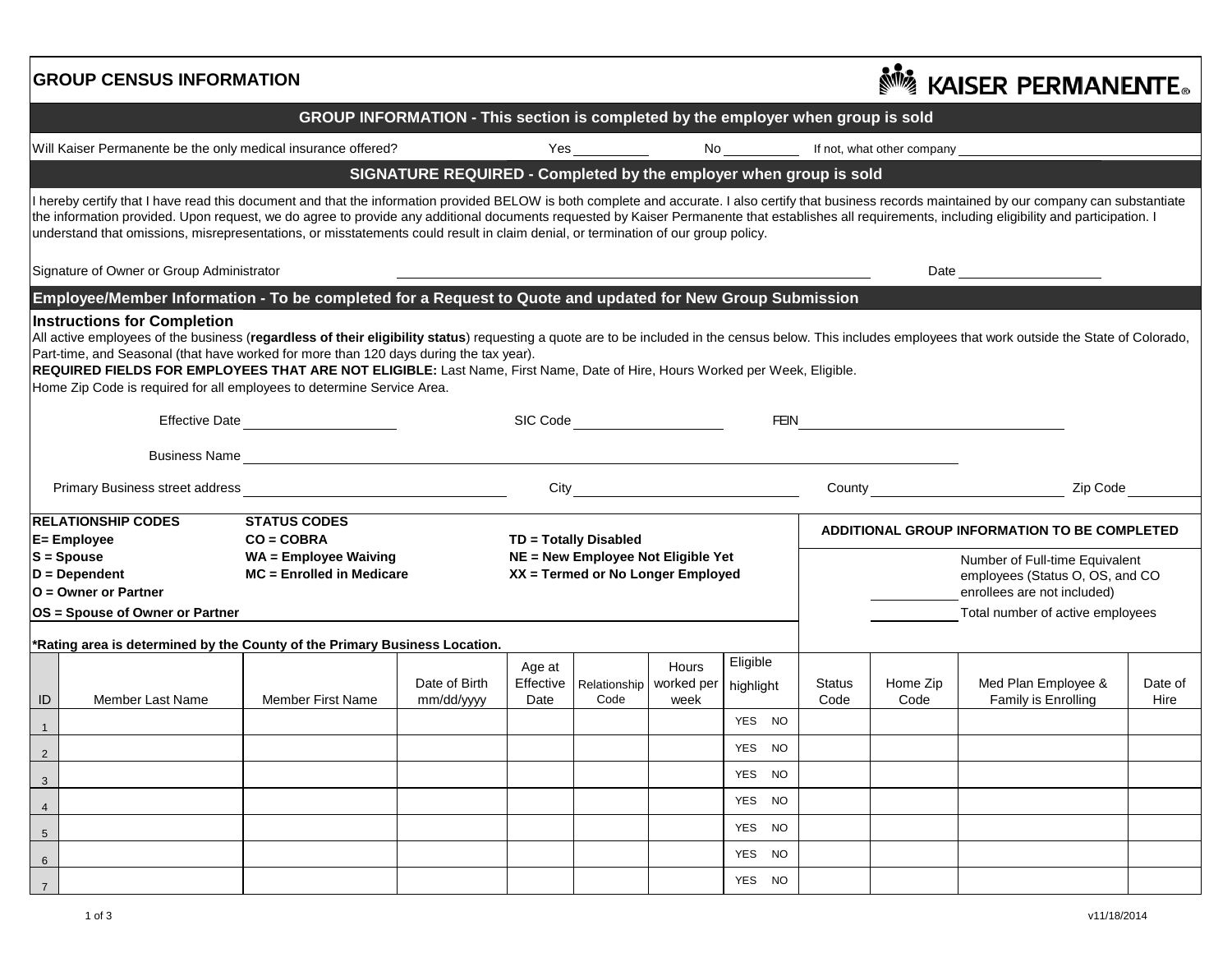|                         |                  |                   | Date of Birth | Age at<br>Effective | Relationship worked per | Hours | Eligible<br>highliught | Status | Home Zip | Med Plan Employee & | Date of |
|-------------------------|------------------|-------------------|---------------|---------------------|-------------------------|-------|------------------------|--------|----------|---------------------|---------|
| $\sf ID$                | Member Last Name | Member First Name | mm/dd/yyyy    | Date                | Code                    | week  | YES NO                 | Code   | Code     | Family is Enrolling | Hire    |
| $8\phantom{1}$<br>$\,9$ |                  |                   |               |                     |                         |       | YES NO                 |        |          |                     |         |
| 10                      |                  |                   |               |                     |                         |       | YES NO                 |        |          |                     |         |
| 11                      |                  |                   |               |                     |                         |       | YES NO                 |        |          |                     |         |
| $12$                    |                  |                   |               |                     |                         |       | YES NO                 |        |          |                     |         |
| 13                      |                  |                   |               |                     |                         |       | YES NO                 |        |          |                     |         |
| $14$                    |                  |                   |               |                     |                         |       | YES NO                 |        |          |                     |         |
| 15                      |                  |                   |               |                     |                         |       | YES NO                 |        |          |                     |         |
| 16                      |                  |                   |               |                     |                         |       | YES NO                 |        |          |                     |         |
| 17                      |                  |                   |               |                     |                         |       | YES NO                 |        |          |                     |         |
| 18                      |                  |                   |               |                     |                         |       | YES NO                 |        |          |                     |         |
| 19                      |                  |                   |               |                     |                         |       | YES NO                 |        |          |                     |         |
| $20\,$                  |                  |                   |               |                     |                         |       | YES NO                 |        |          |                     |         |
| 21                      |                  |                   |               |                     |                         |       | YES NO                 |        |          |                     |         |
| 22                      |                  |                   |               |                     |                         |       | YES NO                 |        |          |                     |         |
| 23                      |                  |                   |               |                     |                         |       | YES NO                 |        |          |                     |         |
| 24                      |                  |                   |               |                     |                         |       | YES NO                 |        |          |                     |         |
| 25                      |                  |                   |               |                     |                         |       | YES NO                 |        |          |                     |         |
| 26                      |                  |                   |               |                     |                         |       | YES NO                 |        |          |                     |         |
| 27                      |                  |                   |               |                     |                         |       | YES NO                 |        |          |                     |         |
| 28                      |                  |                   |               |                     |                         |       | YES NO                 |        |          |                     |         |
| 29                      |                  |                   |               |                     |                         |       | YES NO                 |        |          |                     |         |
| 30                      |                  |                   |               |                     |                         |       | YES NO                 |        |          |                     |         |
| 31                      |                  |                   |               |                     |                         |       | YES NO                 |        |          |                     |         |
| 32                      |                  |                   |               |                     |                         |       | YES NO                 |        |          |                     |         |
| 33                      |                  |                   |               |                     |                         |       | YES NO                 |        |          |                     |         |
| 34                      |                  |                   |               |                     |                         |       | YES NO                 |        |          |                     |         |
| 35                      |                  |                   |               |                     |                         |       | YES NO                 |        |          |                     |         |
| 36                      |                  |                   |               |                     |                         |       | YES NO                 |        |          |                     |         |